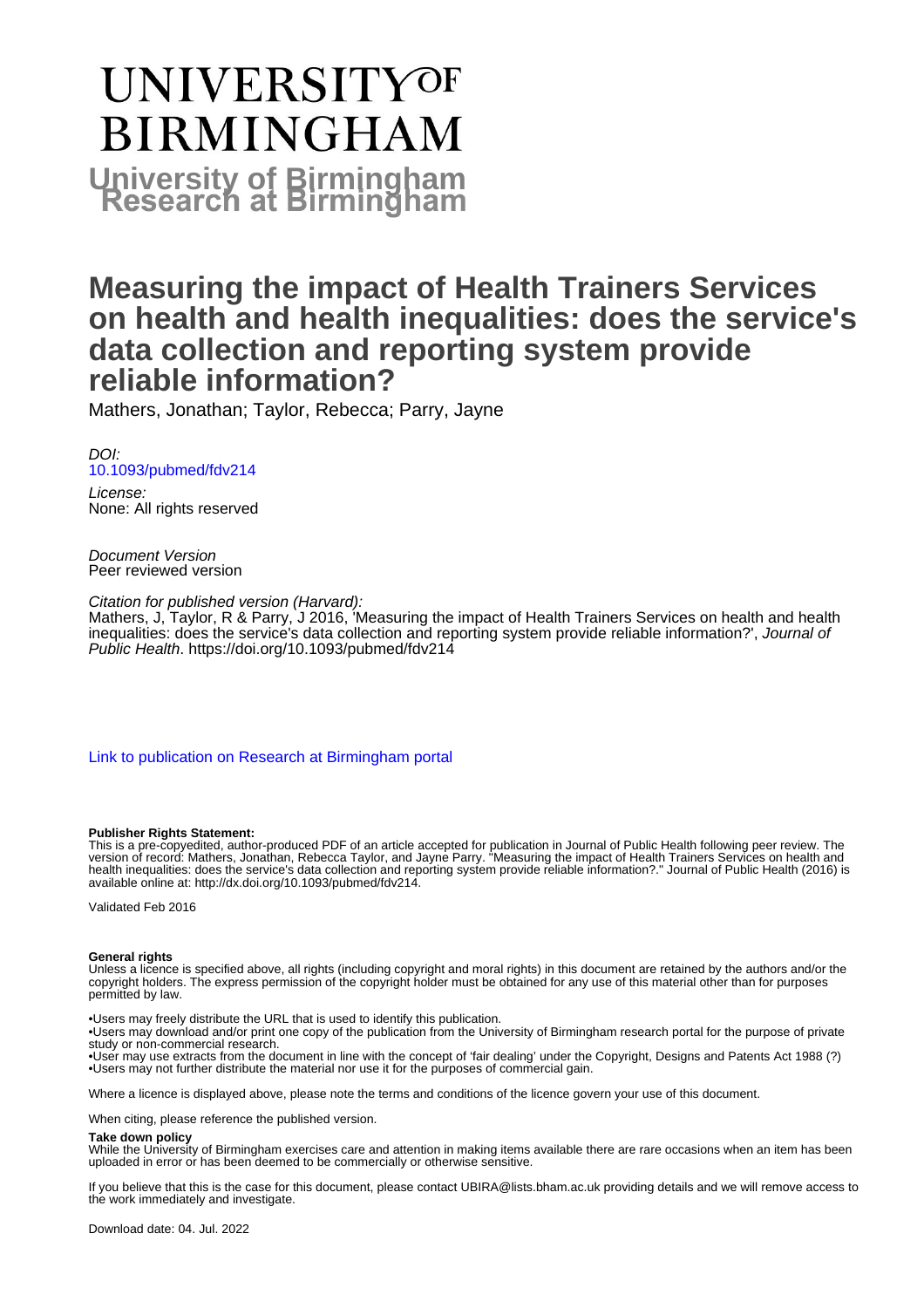# **MEASURING THE IMPACT OF HEALTH TRAINERS SERVICES ON HEALTH AND HEALTH INEQUALITIES: DOES THE SERVICE'S DATA COLLECTION AND REPORTING SYSTEM (DCRS) PROVIDE RELIABLE INFORMATION?**

**Jonathan Mathers**

**Senior Lecturer**

**Rebecca Taylor Post-doctoral Clinical Research Fellow**

**Jayne Parry**

**Professor** 

**All Authors: Institute of Applied Health Research University of Birmingham Edgbaston Birmingham England, UK B15 2TT**

**Corresponding Author: Jayne Parry**

**[J.M.Parry.1@bham.ac.uk](mailto:J.M.Parry.1@bham.ac.uk) +44 (0)121 414 3191**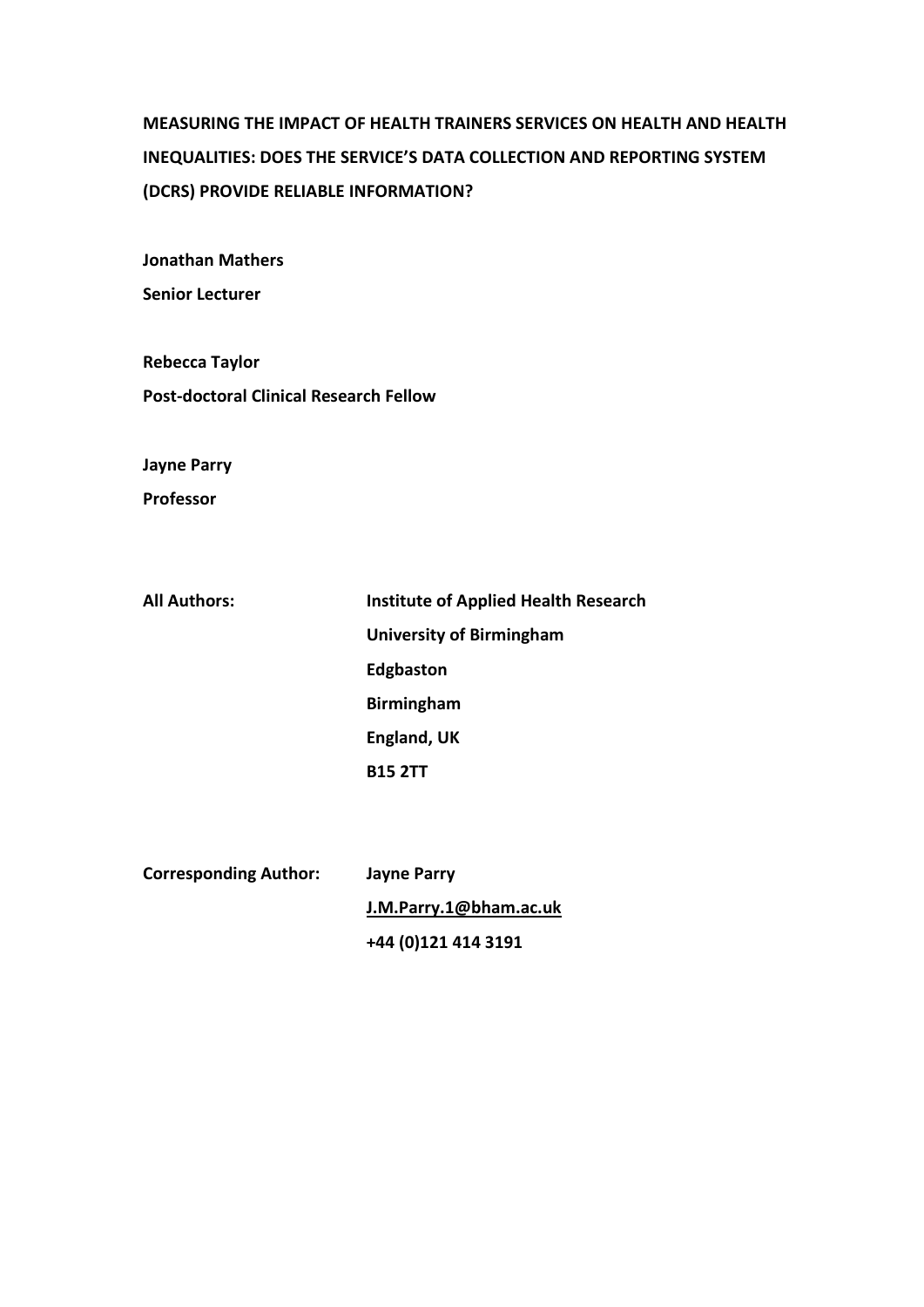#### **ABSTRACT**

# **Background**

The Health Trainers Service is one of the few public health policies where a bespoke database– the Data Collection and Reporting System (DCRS) – was developed to monitor performance. We seek to understand the context within which local services and staff have used the DCRS and to consider how this might influence interpretation of collected data.

# **Methods**

In-depth case studies of six local services purposively sampled to represent the range of service provider arrangements, including detailed interviews with key stakeholders (n=118).

# **Results**

Capturing detailed information on activity with clients was alien to many Health Trainers' work practices. This related to technical challenges but it also ran counter to beliefs as to how a 'lay' service would operate. Interviewees noted the inadequacy of the dataset to capture all client impacts; that is, it did not enable them to input information about issues a client living in a deprived neighbourhood might experience and seek help to address.

# **Conclusion**

The utility of the DCRS may be compromised both by incomplete ascertainment of activity and by incorrect data inputted by some Health Trainers. The DCRS is also under-estimate the effectiveness of work Health Trainers have undertaken to address 'upstream' factors affecting client health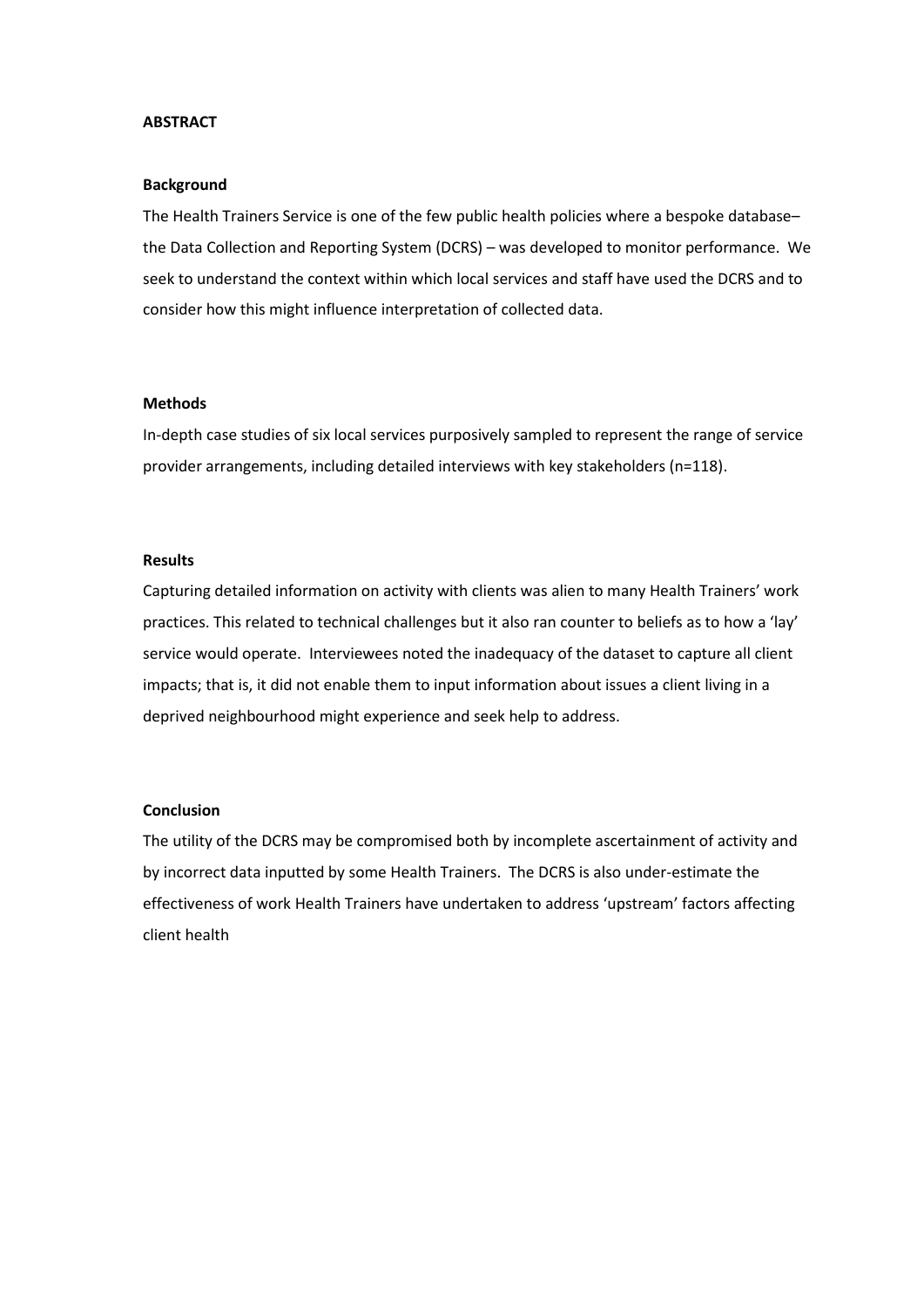#### **INTRODUCTION**

In the Public Health White Paper *Choosing Health* [1], Health Trainers were introduced as a new member of the NHS workforce; a resource so that *'everyone who wants will also be able to access personalised advice from Health Trainers, properly and professionally trained, and accredited by the NHS'* (para. 9). Health Trainers were to be recruited from local communities, and were promised to be *'friendly, approachable, understanding and supportive ... They will be people who are in touch with the realities of the lives of the people with whom they work and connected through a shared stake in improving the health of the communities that they live in'* (para. 11). Although eventually to be a universal service, Health Trainer services were first implemented in the 20% of (then) PCTs with the worst health and deprivation indices ('Spearhead' areas).

One of the challenges in measuring the impact of complex public health interventions is the lack of routinely-available data which captures sufficiently specific information on the outcomes among the targeted population. However, and in contrast to many other policies, implementation of the Health Trainer Service (HTS) was accompanied by the development of a bespoke database – the Data Collection and Reporting System (DCRS) – which captured information not only on processes and outputs, but also on short-term outcome measures. Published analyses of DCRS have suggested that these data offer evidence that the HTS has the potential to improve population health and reduce health inequalities [2-4]. In this paper, we seek to understand the context within which local services and staff have used the DCRS and to consider how this might influence interpretation of data analyses.

## **METHODS**

In 2008 we were awarded funding to undertake a review of the national implementation of the HTS in England. We were given access to national policy and project management documents and to national activity reports. We also undertook in-depth longitudinal case studies of six local services.

# **The Data Collection and Reporting System (DCRS)**

The origins of a national data collection system lay in early recognition by the team at the Department of Health tasked with implementing the HTS policy that the service would need to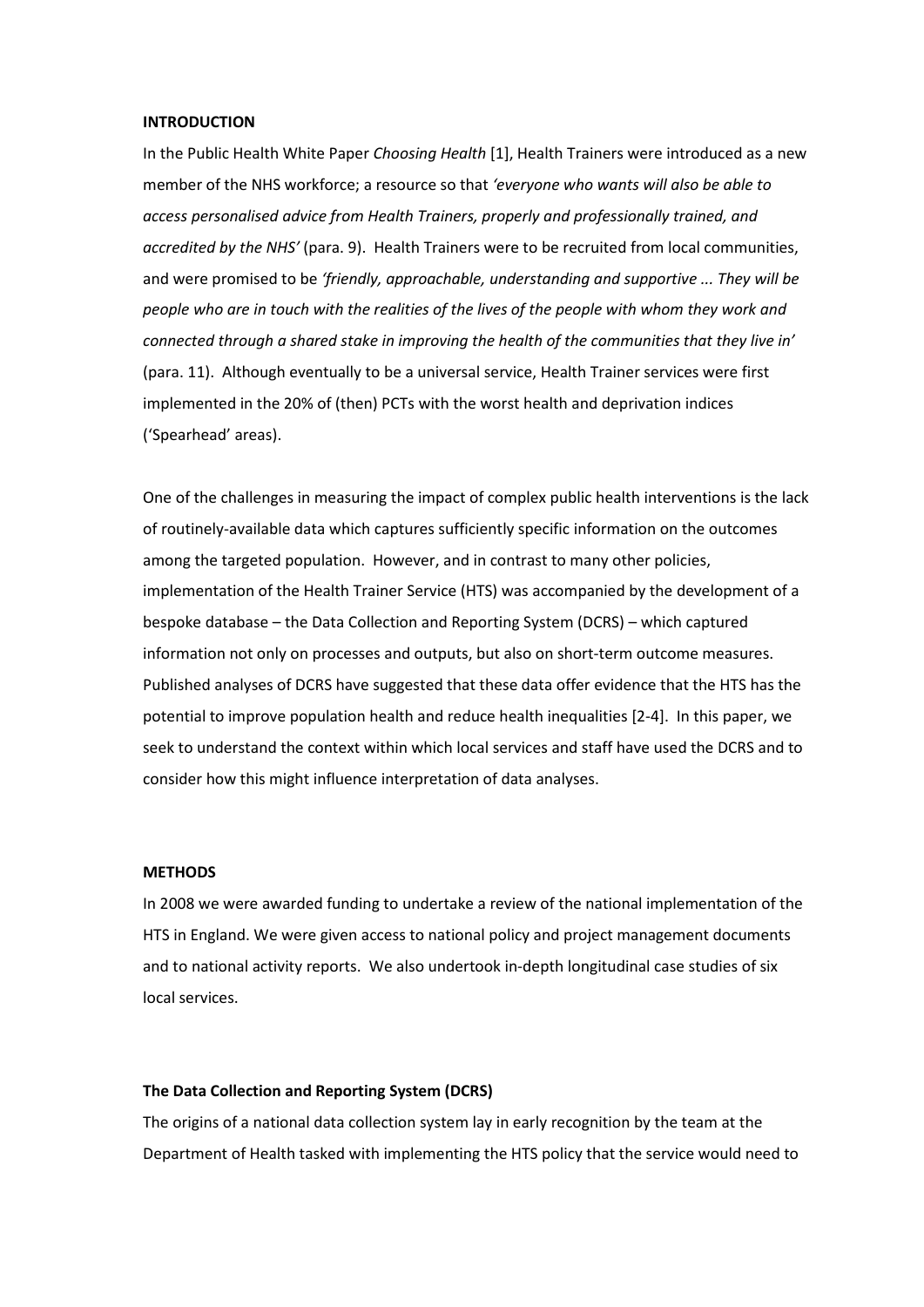demonstrate its value to the NHS. Accordingly, in January 2007 the Centre for Outcomes Research and Effectiveness at University College London were asked to produce the first National Health Trainer Activity Report. Data collection relied upon paper-based audit sheets compiled by the lead of each local service and returned to the UCL team. In the Briefing Note summarising the key findings from the report, the challenge of relying on retrospective paperbased data records was noted, and went on to advise *'it is essential that accurate, valid and reliable quantitative process and outcomes data are now collected across services. This will be facilitated by universal adoption of the National Health Trainer Data Collection System and the mandatory collection of a core or minimum dataset'* [5].

The new National Health Trainer Data Collection System was based upon an existing Data Collection Reporting System (DCRS) already in use by the (then) Birmingham Primary Care Shared Services Agency as a performance management tool for the West Midlands Health Trainers Hub. The DCRS was available on-line for services and their Health Trainers to input simple workforce (e.g. number of trainers, hours worked, number of clients seen) and client information (name, postcode, how they came to know about the service) within the West Midlands from October 2006 onwards. By 2009 the DCRS minimum dataset had been expanded substantially to capture a range of information on client behaviours (for example questions on diet, smoking, exercise and alcohol use) and on the agreed goals set by the client with their Health Trainer set out in their Personal Health Plan (PHP). The most recent report available to us when undertaking our fieldwork provided information up until the end of the 2011/12 financial year [6]. It is this report from which the data presented in this paper is taken.

#### **In-Depth Case Studies of Health Trainer Services**

The case study services (A-E) were purposively sampled to include a range of HTS provider arrangements (NHS, Third Sector Organisations), geographical locations (urban, urban/rural), and populations served. We also included one case study where a service had not been established (F).

Tailored in-depth interviews (n=118) conducted with stakeholders sampled via purposive and snowballing techniques (service co-ordinators, Health Trainers, Directors of Public Health (DsPH), commissioners, and staff in partner TSO providers) provided in-depth accounts of service establishment and development. A minimum of two visits were made to each service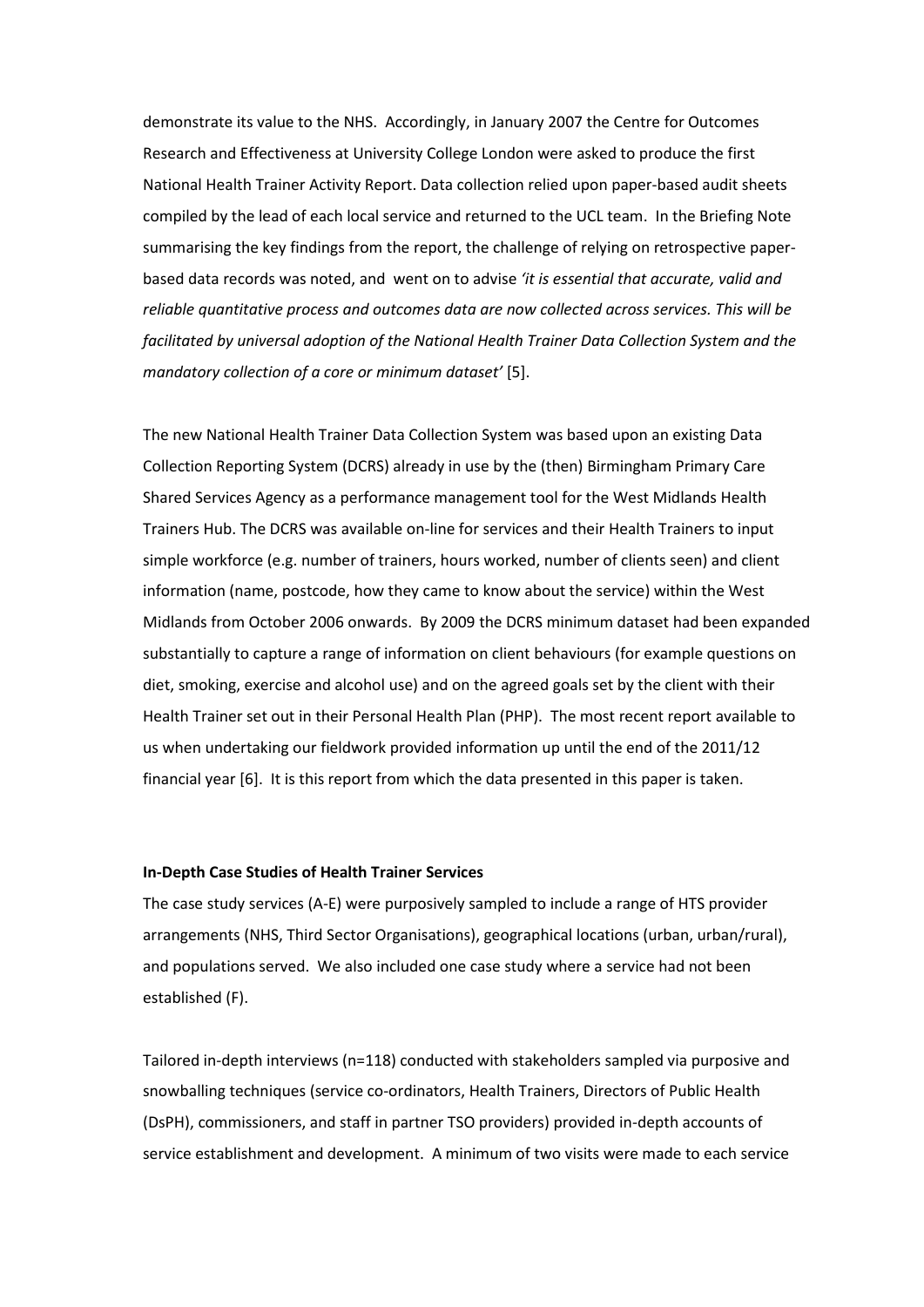and follow up interviews conducted. Initial visits took place in late 2009 / early 2010, with final follow up visits 12-18 months later.

Interviews were recorded with the consent of participants and transcribed *ad verbatim* for analysis. A thematic analysis of content was undertaken informed by the Framework analytical approach [7]. Following initial familiarisation, coding and thematic development proceeded iteratively via on-going discussion amongst the team. Analyses presented here focus on the comparative findings across individual case study services, including cross-case recurrent observations and themes.

# **RESULTS**

#### **The Reach of the HTS nationally**

The first thing to note is that despite the DCRS being the mechanism by which the HTS is to be monitored, not all services report their activities to it with the most recent estimate suggesting only ~60% of services are using it [8].

By the end of the 2011/12 financial year, the DCRS Reports indicated the total number of new clients seen by HTS across England by the end of 2011/12 was 370,047 [6; p4]. Using the population estimates from the 2011 Census, this suggests that the HTSs have been accessed by ~0.8% the English adult population.

Over two-third of the clients were female (p12) with just over one-half (52.4%) of clients aged 26-55 years (vs 41.2% national population). Compared to the national population, clients were less likely to self-define themselves as White British (70.4% vs. 79.8%; p11) and more likely to be of Asian/British Asian origin (10.3% vs 5.5%). The most striking difference between the national population and client demographics was in regard to deprivation: Over two-thirds (68.1%) of clients were resident in areas categorised as being in the two most deprived quintiles with only 1 in 20 (5.4%) resident in areas belonging to the most affluent quintile.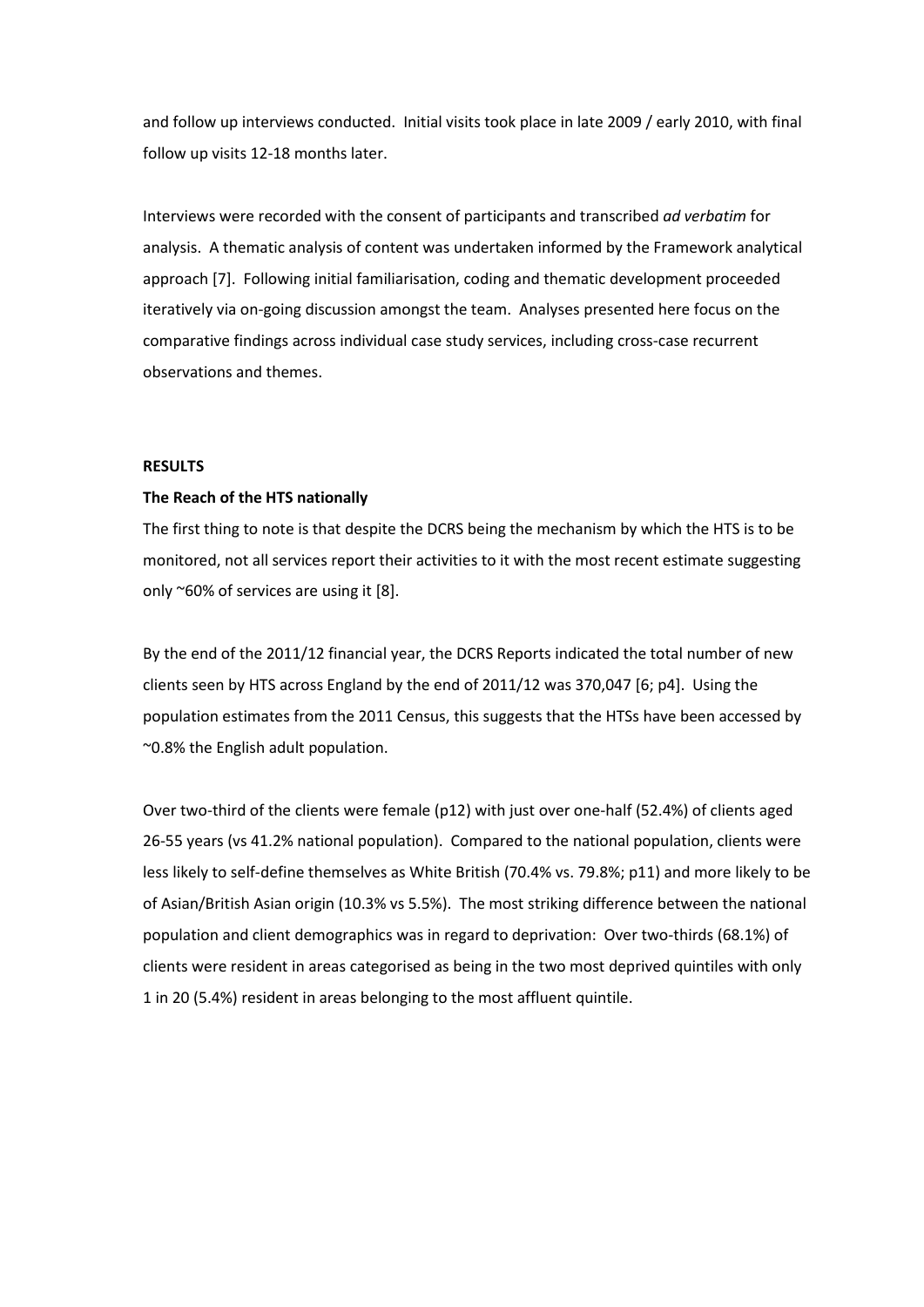#### **The Effectiveness of the HTS nationally**

Approximately 55% of all clients (n=201,517) who engaged with a local HTS went onto to agree a PHP of which just under one-quarter (n=87,180) were recorded as having been 'signed off 'by their Trainer (i.e. they completed their PHP)(p5). The majority of PHPs focused on diet (n=124,206; 61.6%) or exercise (n=44,739; 22.2%) (p5); less attention focused on alcohol (3,685; 1.8%) or smoking (15,968; 7.9%) possibly because other specialist services exist for these and to which Trainers would be encouraged to refer.

Outcome data were reported for varying sample sizes (~30,000-40,000 clients) suggesting these data were only available for a proportion of those who completed their PHP. Mean weight loss was 3.8kg (95.6kg vs 91.8kg; 3.97% reduction) with an average change in BMI of 1.4 kg/m<sup>2</sup> (35.1) to 33.7; 3.99% reduction). The data also indicated increases in daily fruit and vegetables consumption, and in the number of moderate and vigorous sessions of exercise undertaken each week.

PHP sign-off occurred at around 12 weeks after the plan was agree, thus the outcome data reported relatively short-term change. However, for a small subgroup of patients (n=20,420) data from 'maintenance checks' where a Health Trainer has contacted the client some 3-6 months after sign-off to ascertain progress was available. Among those who completed their plan, 86.5% reported maintaining their behaviour change.

Finally, the DCRS captured measures of more general well-being using three measures (selfefficacy, general health, and WHO-5 Well-being). Data was only available for a subset of ~10% of clients with before-and-after comparisons, but it suggested a marked improvement in all three measures (p19). When outcomes were stratified by the focus of the PHP, it was notable that 'local issues' shows the greatest magnitude of change  $(p19) - i.e.$  those presenting with local issues seem to have greatest improvement (*see Discussion*).

#### **How DCRS is used and experienced by local services and staff**

In this section we use data collected from the case study services to understand how the DCRS was used in 'real life'. In short, we observed that capturing detailed information on activity with clients was alien to many Health Trainers' work practices. In part this related to the technical challenge of using an online data collection system, but also it ran counter to how a 'person next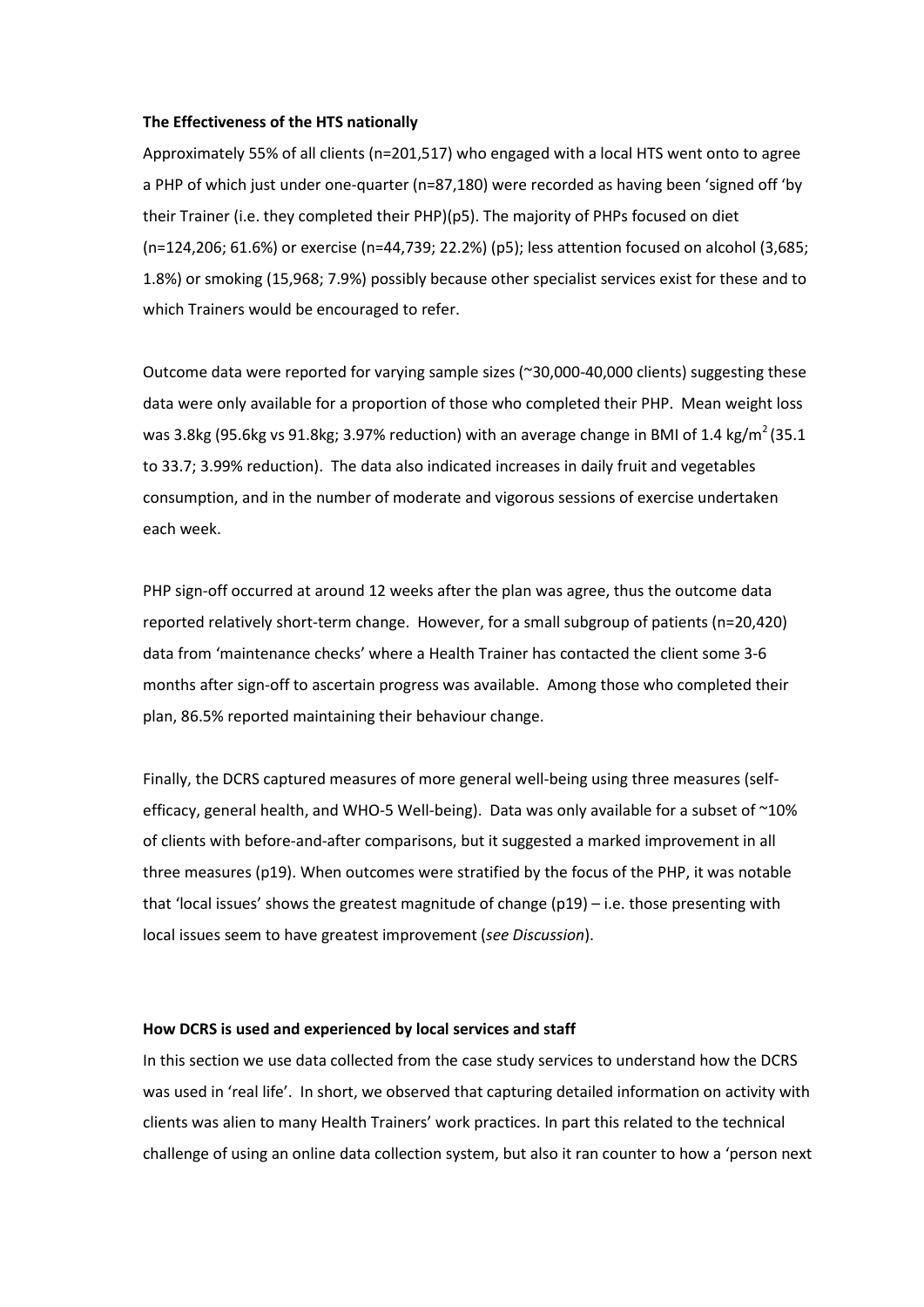door' would provide support to their 'neighbour'. The introduction of the psychological measures – while valid in terms of theories underpinning behavioural change – and the manner in which the questions were framed was especially problematic for some Health Trainers and their clients. Where Health Trainers did get to grips with the DCRS, a frequent complaint was the inadequacy of the dataset to capture the totality of their impact on clients; that is, DCRS was not set up to able to enable them to input information about issues a client living in a deprived neighbourhood might experience and seek help to address. These issues are now discussed further.

The DCRS was introduced at different time points within case studies with some of the services up-and-running before the roll-out of DCRS. For services where Health Trainers had not routinely recorded significant amounts of monitoring data from service start-up they had to accommodate the new data requirements of the EPMSG and implement processes to record, collate and input data. For some Health Trainers this was not a smooth, nor welcomed transition, as one manager noted:

".....because the nature of the Health Trainers, they're not health professionals. They're barmaids, they're cleaners, they're labourers, they're this, that and the other. They're not IT savvy, and that's part of the ethos of the Health Trainers which, in a way is fabulous, but it also means that IT skills aren't so much up to date and there's a lot of confidence issues around it so we … I've had to introduce that all softly, softly, to get them used to this DCRS system which they are beginning to, and I am so proud of them because they're all beginning to input onto it. And I know they're not confident but we've done training after training and e-mails after e-mails making sure they're okay and bringing them back in. And I have to say they don't particularly like it but I keep saying in six months time it's another skill that you've got and you will be flying..." (Interviewee 54)

Where services worked in partnership with non-NHS organisations (most usually TSOs), an additional challenge was one of inculcating the 'performance management' and 'monitoring' mindset of the NHS to these partner organisations.

"But, to be honest, we were struggling with the third sector providers in the beginning to even capture anything. It just wasn't in their normal remit to write things down when they saw people. So it took quite a long time to get any sort of reporting at all, really. But that was part of the social capital building, part of the building of the third sector agencies, which we felt was valuable in its own right." (Interviewee 1)

"I know certainly that both voluntary sector providers found the database quite challenging to use and they couldn't follow how it operated and they just felt like it was something that they fell into and didn't get any information back out, you know, but wasn't like useful for them in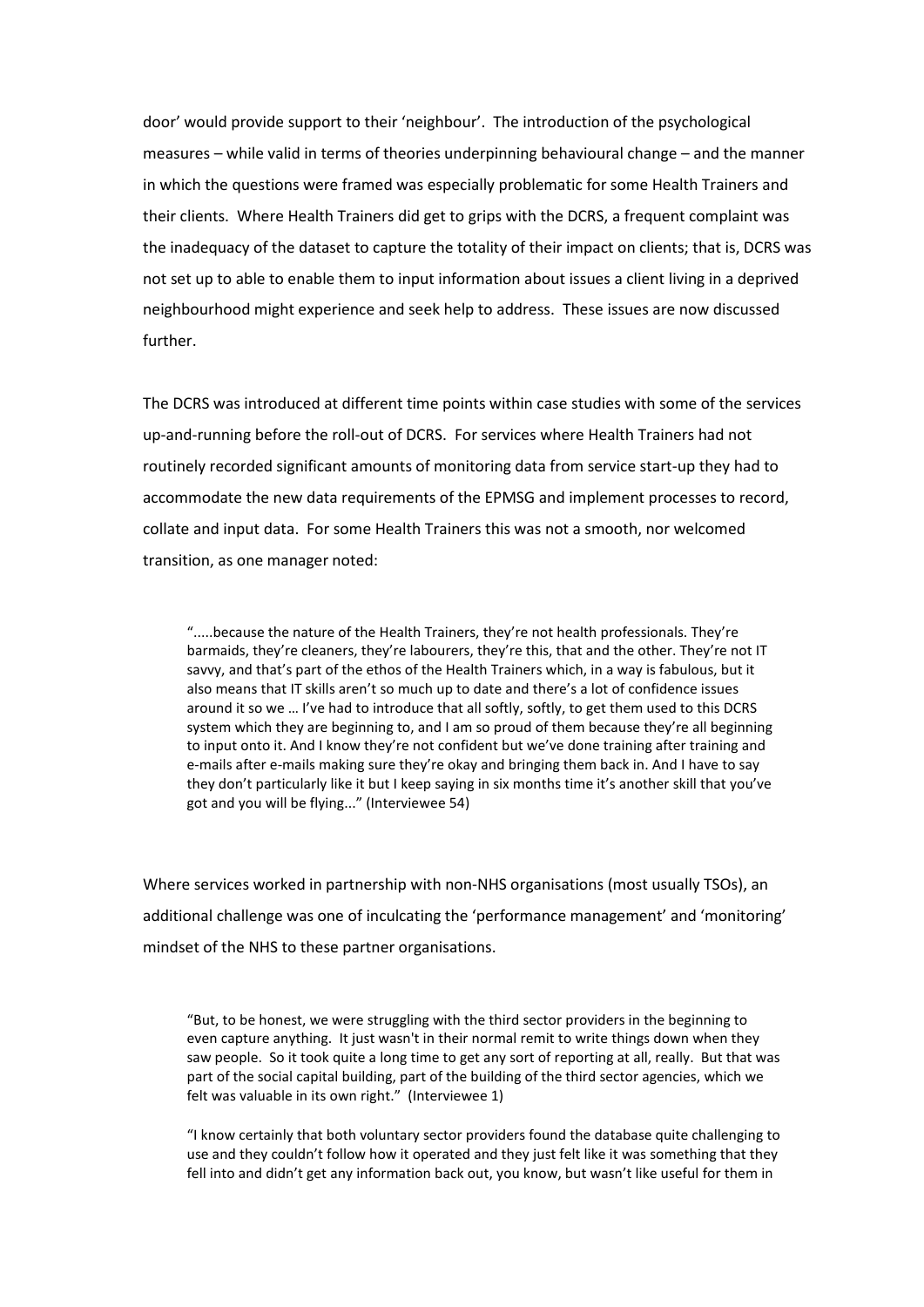terms of managing the service. I think they just didn't really appreciate perhaps the importance of recording what they did." (Interviewee 14)

One of the major concerns expressed by Health Trainers was that data collection risked changing the nature of their interactions with clients. Some Health Trainers also voiced concerns about the negative connotations of completing paperwork for some target clients, including suspicions about what the data will be used for. Others went on to talk of excusing the need to ask certain questions and collect certain data with clients, so getting the data collection out of the way and enabling them to concentrate on how they would prefer to work with people – see, for example, comments from Interviewees 76:

"because I like to talk to the person, looking at them straight in the face and in the eye because if someone spoke to me, like that, I'd go mad. .... Just looking at the paper, or not even looking at me because we're supposed to take our little laptops out and do it on the laptop but it freezes, it does this, does that and the connections are not really good. You're taking that one-to-one and that's the way we're supposed to be working. We're taking that away from it." (Interviewee 76)

"Yeah, so I always put 'no' in there [*points at the section for the name and address of the client's GP*], - she's not even registered with a doctor. So when that comes back, they [*people analysing DCRS outputs*] all go 'God, no one in [*names Service*] is registered with a doctor'. [*That's*] because I can't be bothered wasting all that time. ... Some of the questions on it [*the DCRS*], they make me laugh: 'what would increase your confidence? Assured of a confidential service; being satisfied with progress; guaranteed support of family; overcoming fear of failure?' I'm talking to a client from the community and they go 'I don't know, what are you on about, what does that mean?' 'My support helping you' 'oh yeah go on then, tick that box then yeah'. They only want to lose weight." (Interviewee 76)

Others also criticised the 'meaning' of some of the questions soliciting information on the psychological measures, and also the validity of answers given to questions about lifestyle and behaviour.

"So we've got forms that assess their self efficacy...... How ready they are for change and things like that, so their motivations which are the most awful bits of paperwork I've ever seen in my life. They don't relate to a client, they don't even make sense most of them. Yeah you've got all these really long winded stupid questions as far as I'm concerned. Then you've got answers like 'all of the time', 'some of the time', 'often', 'not very often', things like that. And they're just sat there going '"What? What are you talking about?" ...... (Interviewee 27)

"some information about whether you exercise, what you eat, what you drink, do you smoke. And to be honest, very few people fill these in accurately. I had a woman recently from [*names area*], she's 23 stone, and if you'd seen what she did exercise wise and what food she ate, you would wonder who put the extra 15 stone on her like…" (Interviewee 42)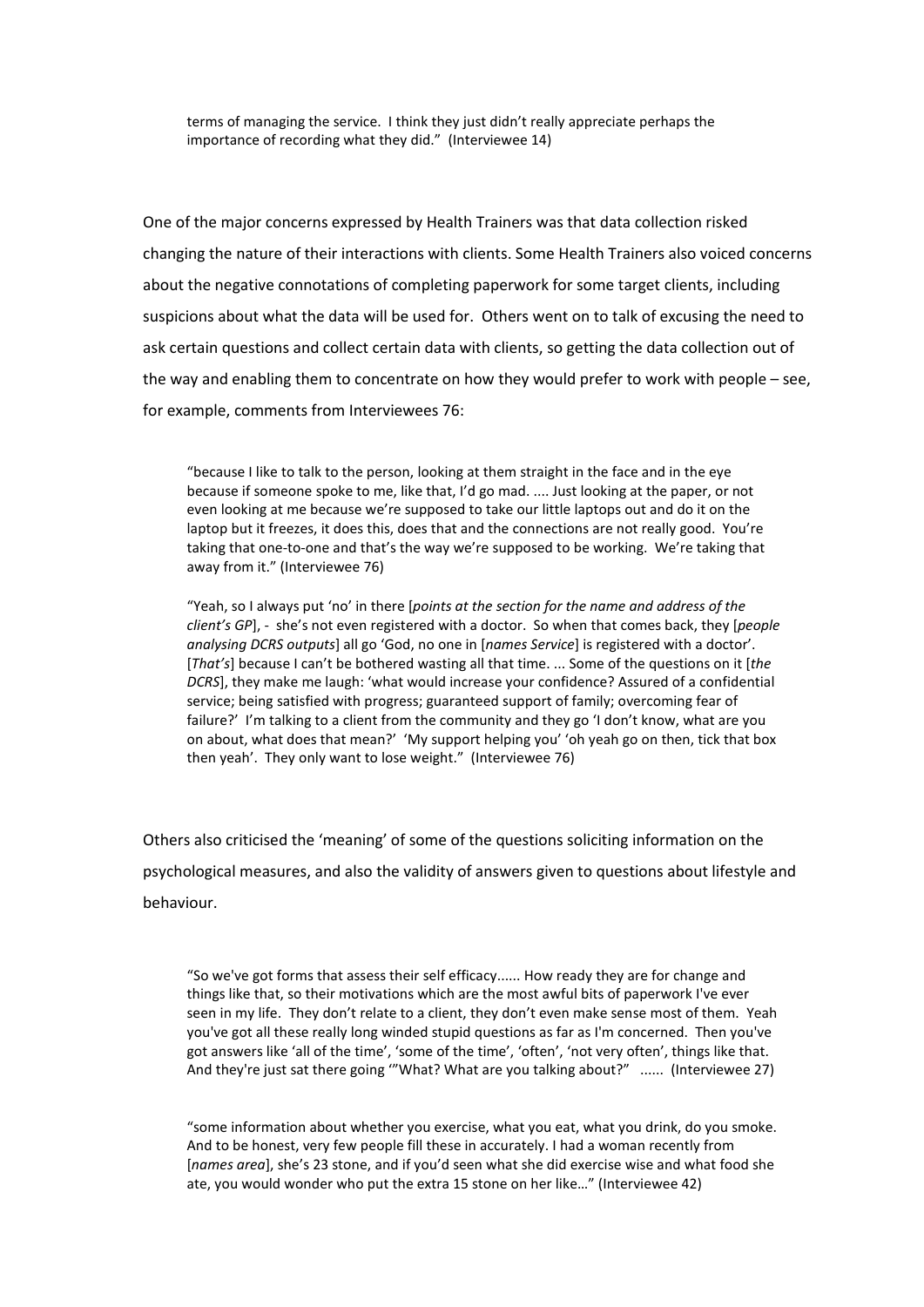The DCRS was also thought to be inadequate in capturing and demonstrating the impacts that Health Trainers were achieving with clients. Here, interviewees identified a lack of accommodation of broader impacts on social and psychosocial determinants in the DCRS, areas where they felt services were having substantial effect. This included criticism of the ability to record impact on factors such as reducing social isolation, or assisting s client get a job or decent housing, despite the provision of self-efficacy and well-being measures in the dataset.

"Interviewer: So what would you have filled in for that then on the DCRS?

Interviewee: It's stupid, it'll just look as though this client needed to put weight on but the whole lifestyle thing around her and she was in debt up to her eyes. So I got a couple of forms for her to fill in for the Credit Union. So she's in that and she's started saving up, she's got a new flat now because she's come out, she had a private landlord who was threatening her and she had gangsters threatening her and she had the robbers come in and rob it all off her. Now she owes them all kinds of money so we've got her out of the area and stuff like that. Where's the box I can tick for that, so it's not capturing things here." (Interviewee 76)

In relation to this, interviewees questioned the ability of the DCRS to show the added value of the impacts described by Health Trainers:

"He came to see me, 23 and he'd got a 52 BMI...... I was lucky he'd actually come out of the house because he'd stopped coming out the house. He was referred by his GP. Came and saw me at the doctor's surgery. Played all night on the computer. Sat with pizzas, whatever. Had bouts of mild depression. But a very angry man, a very angry young man. Didn't do a lot. I'm trying to think when I first saw him. It was probably about June as well. September his weight loss was, for his size, he'd lost about 10lbs, so for his size not really...visually you couldn't tell, he couldn't tell on his clothes. Because 10lbs on that sort of size you're not going to see. But he had actually achieved some weight loss. But he'd started college, he was going to bed at a decent time, he was eating meals to regular times. And that was all down to his confidence he'd felt from sitting and talking to me. But on the database nobody sees that. That's not measured. That's not measured that you've actually got somebody to actually reassess their life and put themselves back into society and think they're worth something. And I find that extremely frustrating. Because that's not measured, there's nowhere to...and that's not for me to think that I've got nobody up there saying well done … for me just seeing that in somebody is satisfaction itself. But as a service, and that's not just an isolated case, that is we all must have at least I'd say two or three in our caseloads that they're never going to be measured as a...do you know what I mean?" (Interviewee 89)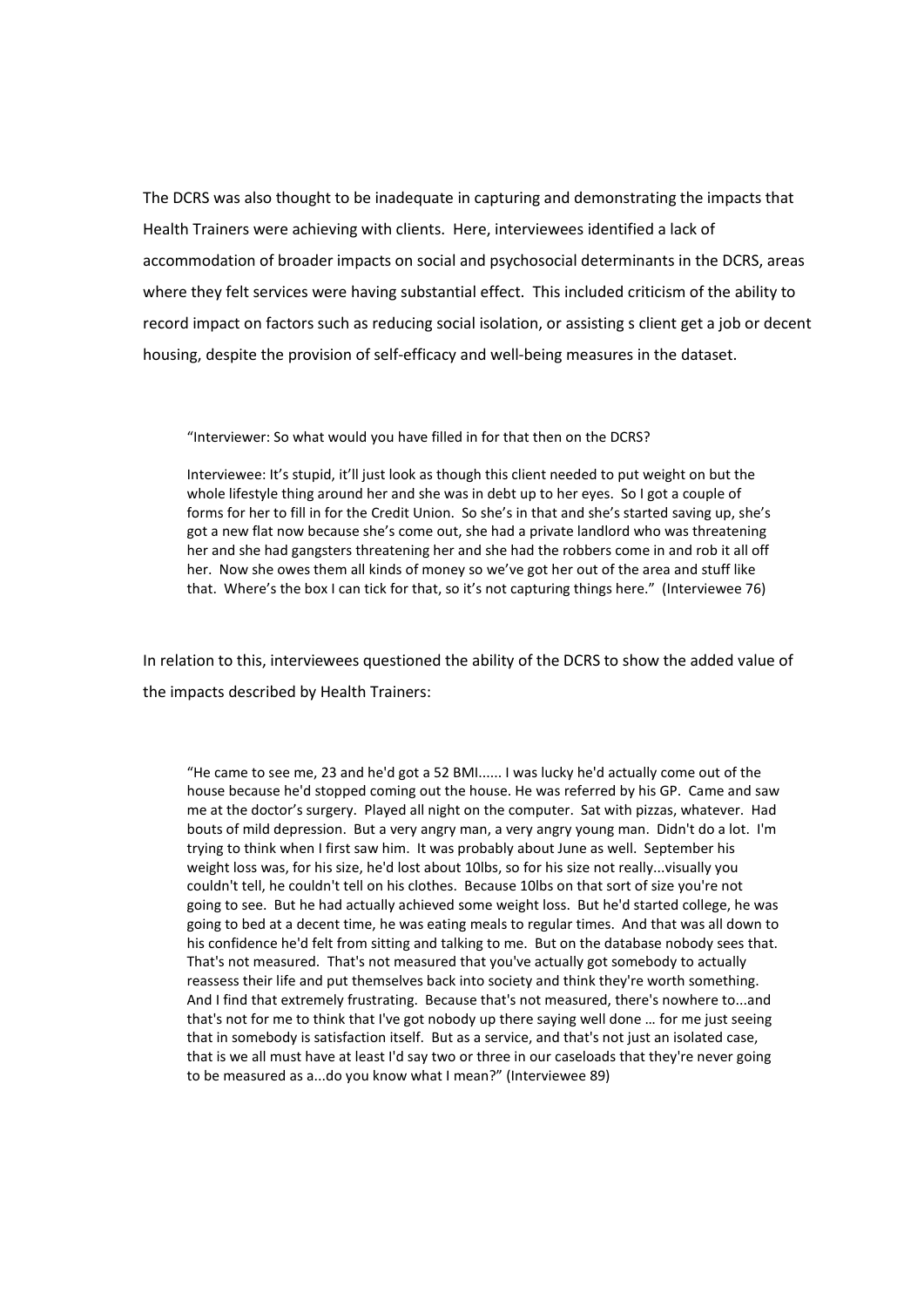#### **DISCUSSION**

#### *Main findings*

Data collected by the DCRS is increasingly being used to describe and analyse the impact of the HTS. However in this paper, we have suggested that the DCRS is compromised both by incomplete ascertainment of activity and by incorrect / missing data inputting by some Health Trainers – either deliberately or indirectly where they record client self-reported behaviours despite reservations as to the reliability of these. The DCRS is also unable to capture the totality of the impact the Health Trainers have with some clients.

#### *What is already known on this topic*

Our reporting of the DCRS data echoes the findings of others who have interrogated the DCRS directly and undertaken more sophisticated analyses to explore predictors of behavioural change. For example, Gardner and colleagues observed among first-time users of the HTS in the period 01/04/08 to 31/03/09 (n=27,670), 4418 clients (16%) set goals relating to diet or exercise and had outcome data suggesting a change in BMI of  $1.77 \text{kg/m}^2$  [3].

# W*hat this study adds*

We would concur with Gardner et al's observations that there are a number of issues apparent in the DCRS including incomplete client ascertainment, the reliance on self-reported measures of behaviour and an absence of longer-term follow-up data, which necessitate great caution in interpreting these data [3]. However our point of departure would be with their comment that *"we have no reason to suspect that clients or HTs are unwilling to provide data. Rather, missing data problems may stem from organisational variations in the history of each service, levels of support from local Primary Care Trusts and the commitment of local HTS managers to collecting and recording behavioural change and related data within a centralised and standardised database"* (p1190). We agree that these elements are important, but we believe there are also some inherent errors in the information held on DCRS which relate to the Health Trainers and their clients. Underpinning these errors is the dissonance between the need to collect data on outcomes deemed relevant by the policy-makers, and the perceptions of Health Trainers as to the purpose of the service and what is 'important' to clients. Modification of the DCRS overtime has seen the introduction of a 'Local Issue' category for problems not fitting into smoking,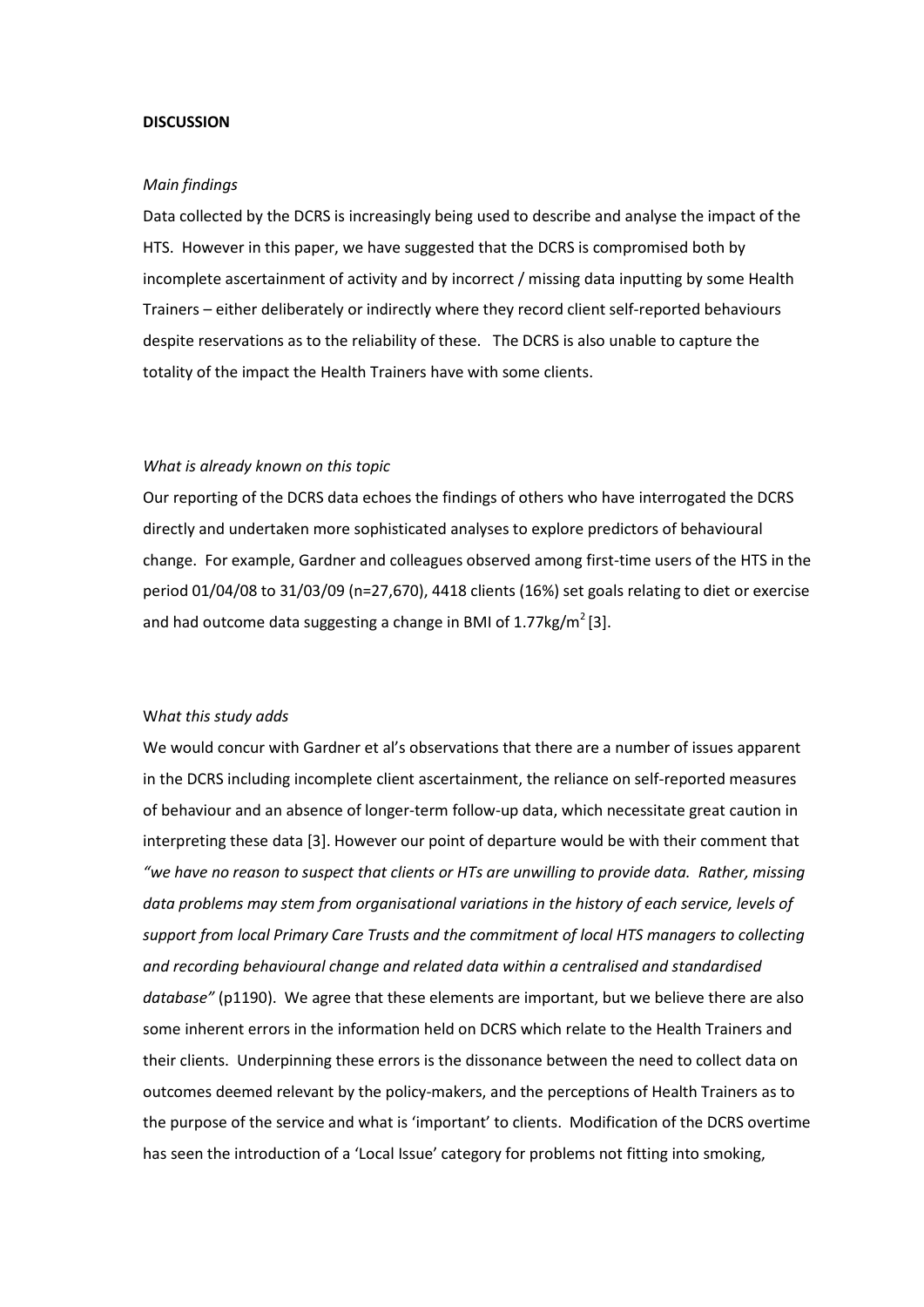alcohol, diet and exercise but in itself this is inadequate to capture the activity undertaken by a Health Trainer as a necessary precursor to engagement to change disadvantaged clients' healthrelated behaviours; for example working within the community to raise awareness of the service, or with individual clients addressing more 'upstream' problems (e.g. debt, domestic violence) which necessitated resolution prior to considering lifestyle change. It is interesting here to note that the National Implementation Team although continuing to advocate use of DCRS, also developed their own 'story books' – collections of client and Health Trainer 'stories' as to how the HTS has helped and brought about change to their lives [9].

# *Limitations*

Our observations are based on work undertaken with a series of staff working in or with selected case study services. These services were purposively identified so as to capture the range of HTS characteristics but it is possible that they are not representative of the totality of the services contributing to the DCRS. In a similar manner, interviewees may not be 'typical' of the wider Health Trainer workforce. Our fieldwork was undertaken during the early years of the HTS and over time we perceived some services to move away from prioritising the recruitment of 'people next door' towards the employment of more 'work ready' staff – an observation supported by the most recent DCRS Report which suggests one-third of Health Trainers are university graduates [8 ; p14]. It is possible that the experiences we report here do not reflect those of more recently recruited staff.

# **CONCLUSION**

Much hard work was been done to establish the HTS and many of the DCRS's process measures suggest the HTS has punched above its weight in engaging with large numbers of clients disproportionately coming from the most deprived backgrounds. However, the extent to which the reported outcomes can be extrapolated to population health gain is unclear and caution is needed when interpreting these data. Despite this, we would stress that our conclusions are not that HTS has 'not worked'. Rather we would argue that the DCRS has 'not worked'. Our own experiences of working with services have surfaced Health Trainer narratives which consistently present stories of clients where interaction with the local service appears to have instigated quite fundamental and life-changing processes [10] - an observation noted by others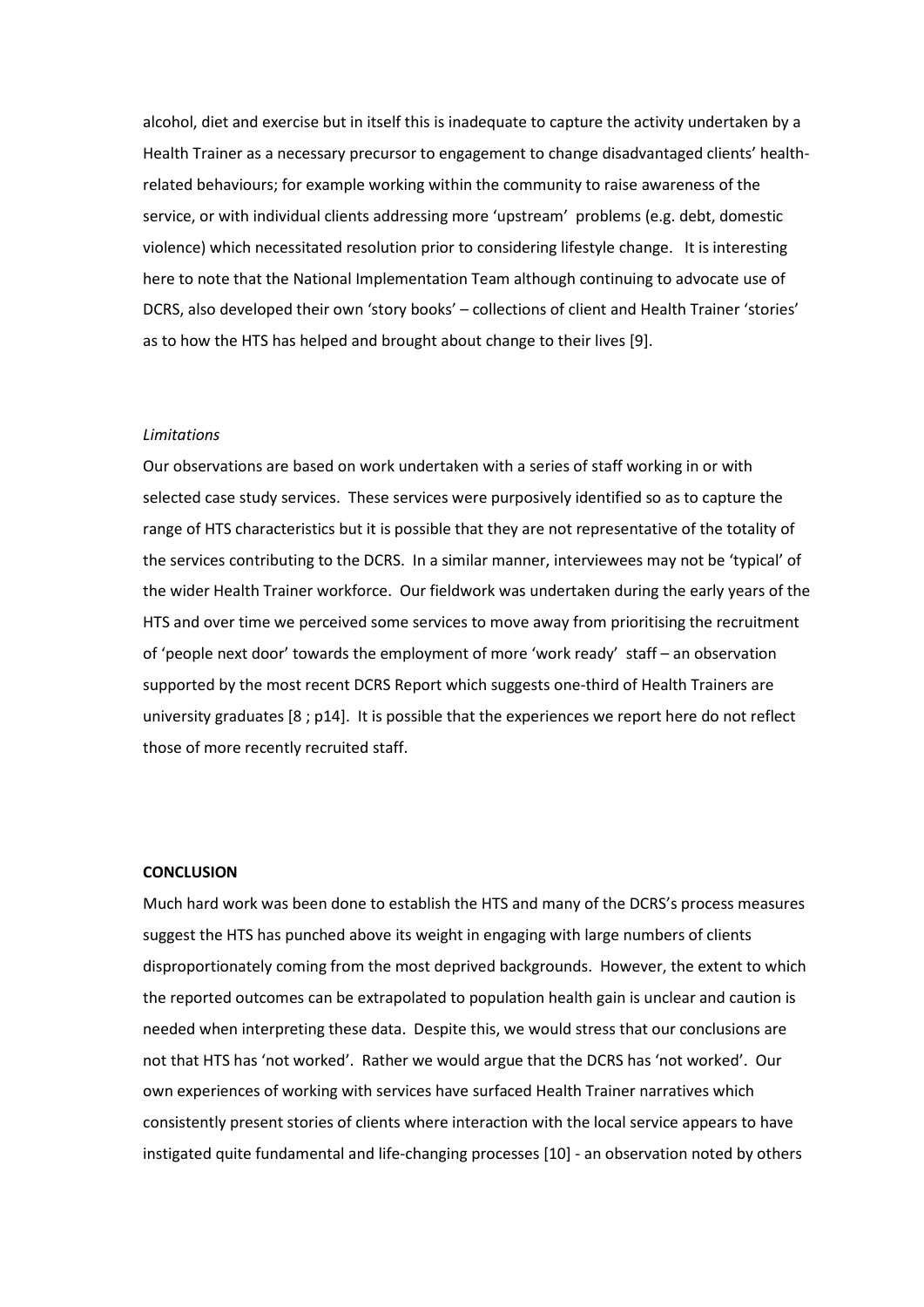[11-13]. The Health Trainers attribute these successes to the characteristics of their relationship with the clients (sustained, peer, intensive, collaborative) and contrast it with the types of interactions likely to occur with other healthcare services and healthcare professionals – characteristics typical of other community health workers and services [14]. We believe that the DCRS can only capture a small part of the impact of this relationship.

# **FUNDING**

This work was supported by the Department of Health Policy Research Programme (Grant number: PRP 018/0061). The Funding Body requires sight of manuscripts prior to publication (28 days) but played no role in the writing of the manuscript or in the decision to submit it for publication. Specifically there has been no involvement in data collection, analysis, or interpretation; study design; case study recruitment; or any aspect pertinent to the study.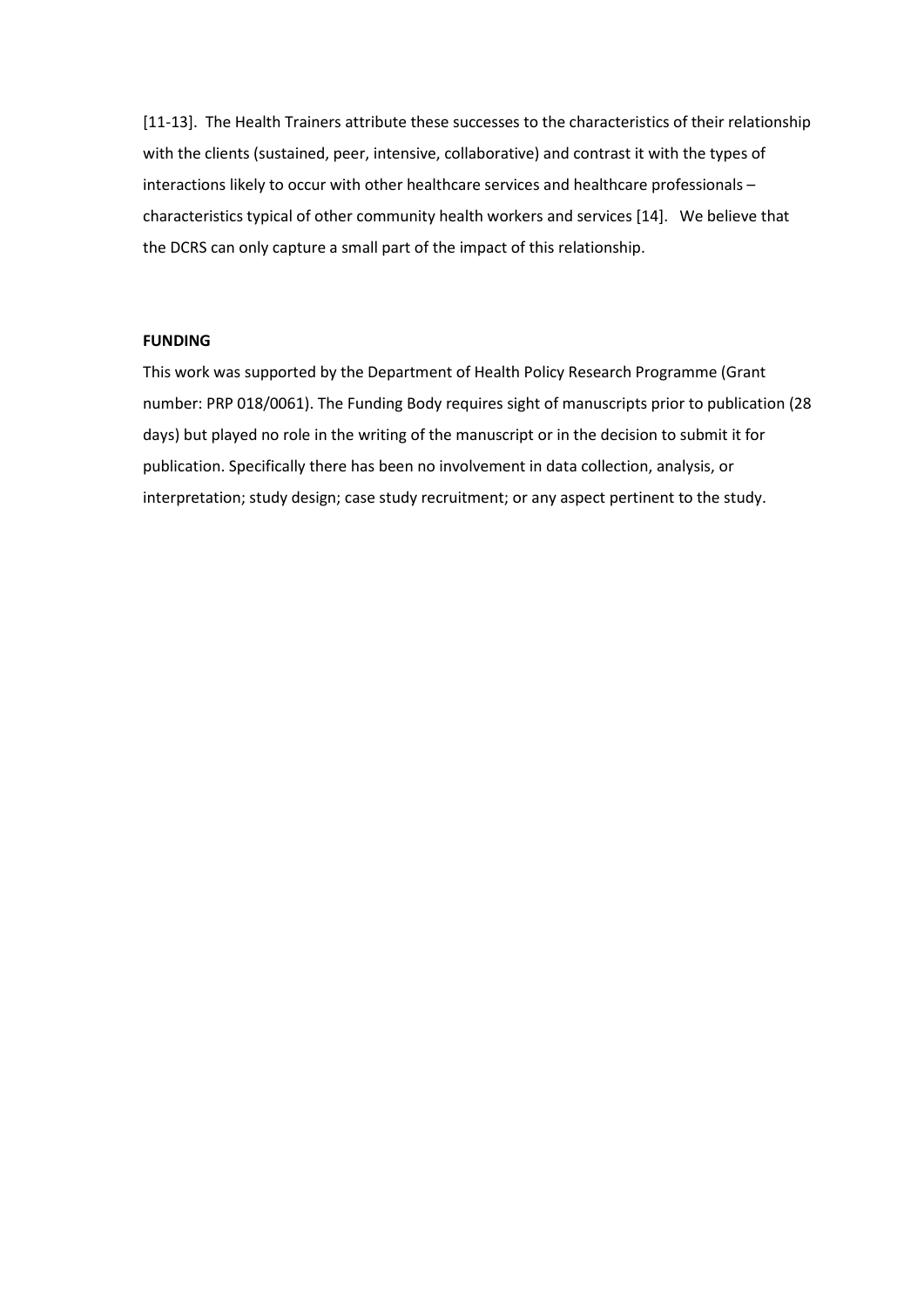# **REFERENCES**

- 1. Department of Health (2004). *Choosing Health: Making Healthier Choices Easier.*  Department of Health, London: 16 November 2004
- 2. see http://www.healthtrainersengland.com/monitoring-data
- 3. Gardner B, Cane J, Rumsey N, Michie S. Behaviour change among overweight and socially disadvantaged adults: a longitudinal study of the NHS Health Trainers Service. Psychology and Health 2012; 1178-93
- 4. White J, Bagnall A-M, Trigwell J. Health trainers making a difference to mental health and wellbeing. Perspectives in Public health 2015: 130-32
- 5. Wilkinson D. Health Trainers Programme Local Evaluation and Knowledge Gathering: Summary of findings from the National Health Trainer Activity Report and Outcome and Evaluation Synopsis. Department of Health; London: February 2008 (p5).
- 6. DCRS National Report. 2011/12 Health Trainers Service Review. National NHS DCRS Support Team. June 2012
- 7. Ritchie J, Spencer L. *Qualitative Data Analysis for Applied Policy Research.* In: A. Bryman and R.G. Burgess (eds.) Analyzing Qualitative Data. Routledge, London: 1994
- 8. Bagnall A-M, Trigwell J, White J. Health Trainers End of Year Review 1 April 2013 31 March 2014: A Report Utilising Data Collection and Reporting Service data. Institute for Health and Wellbeing; Leeds Metropolitan University: July 2014
- 9. Health Trainer programme National Implementation Team. Health Trainer Case Stories a tool for local and regional use. Department of Health. London: July 2009.
- 10. Mathers J, Parry J. A scoping review of the implementation of the Health Trainer Service initiative. University of Birmingham: June 2012